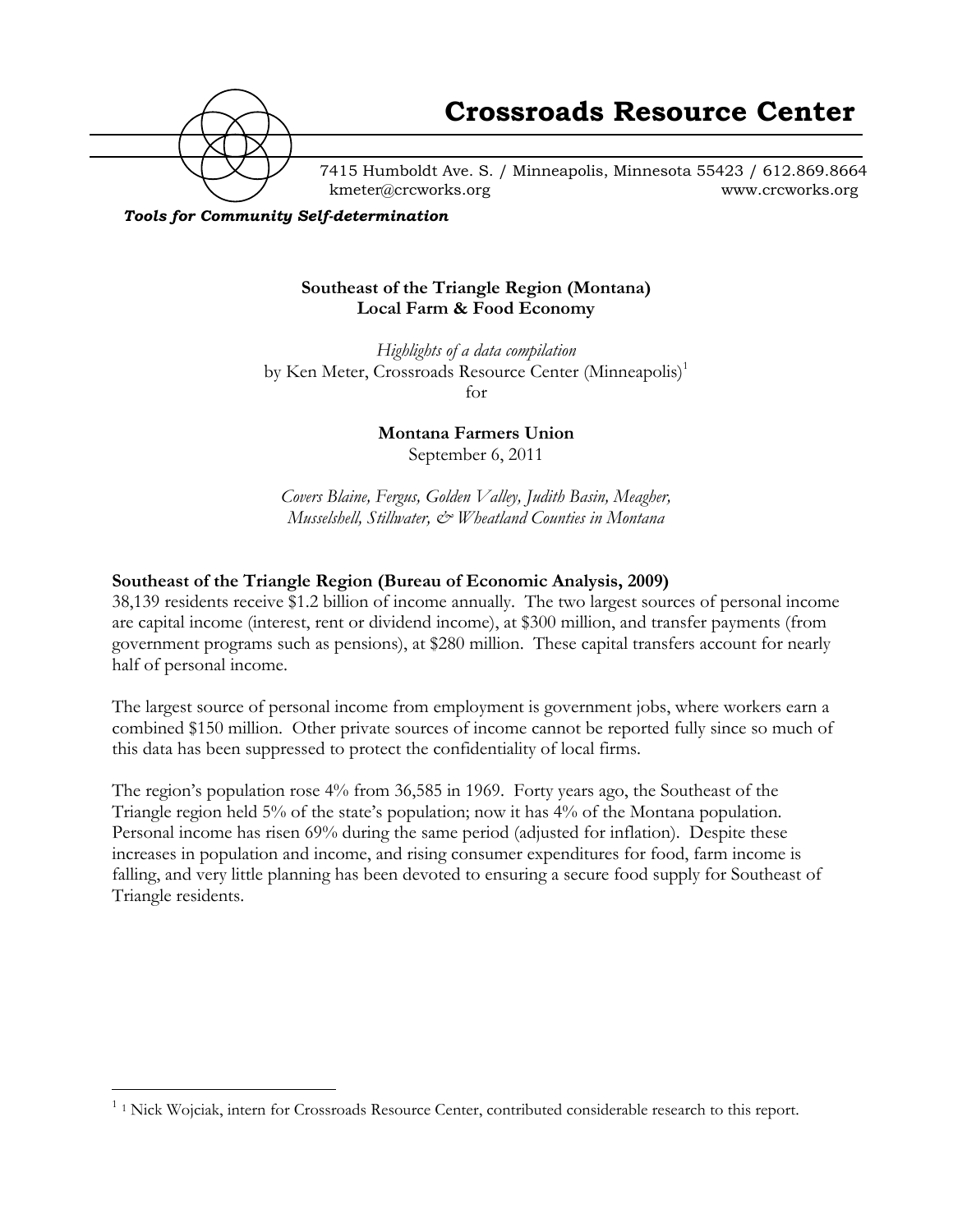### **Issues affecting low-income residents of the region:**

13,138 Southeast of Triangle residents (36%) earn less than 185% of federal poverty guidelines. At this level of income, children qualify for free or reduced-price lunch at school. These lower-income residents spend \$27 million each year buying food, including more than \$5 million of SNAP benefits (Supplemental Nutrition Assistance Program, formerly known as food stamps) and additional supplements in WIC (Women, Infants and Children) coupons. The region's farmers receive a combined total of \$68 million in subsidies (thirty-one-year average, 1979-2009), mostly to raise crops such as wheat and barley that are sold as commodities, not to feed local residents. *Data from Federal Census American Community Survey, 2005-2009, Bureau of Labor Statistics, & Bureau of Economic Analysis.*

9% of Southeast of Triangle households (3,400 residents) earn less than \$10,000 per year. *Source: Federal Census; American Community Survey, 2005-2009.*

23% of adults aged 18-64 in Montana have no health insurance (2010). *Source: Centers for Disease Control. Data on health conditions is reported for the state and for metro areas only.*

### **Food-related health conditions:**

7% of Montana residents have been diagnosed with diabetes as of 2010. *Source: Centers for Disease Control.* Medical costs for treating diabetes and related conditions in Southeast of Triangle are estimated at \$22 million per year; for the state of Montana the total is \$563 million. *Source: American Diabetes Association cost calculator.*

62% of Montana residents were overweight (38%) or obese (24%) in 2010. *Source: Centers for Disease Control.*

59% of Montana adults reported in 2009 they have at least 30 minutes of moderate physical activity five or more days per week, or vigorous physical activity for 20 or more minutes three or more days per week. *Source: Centers for Disease Control.*

26% of state residents reported in 2009 that they eat five or more servings of fruit or vegetables each day. 74% do not. This is a key indicator of health, since proper fruit and vegetable consumption has been connected to better health outcomes. *Source: Centers for Disease Control.*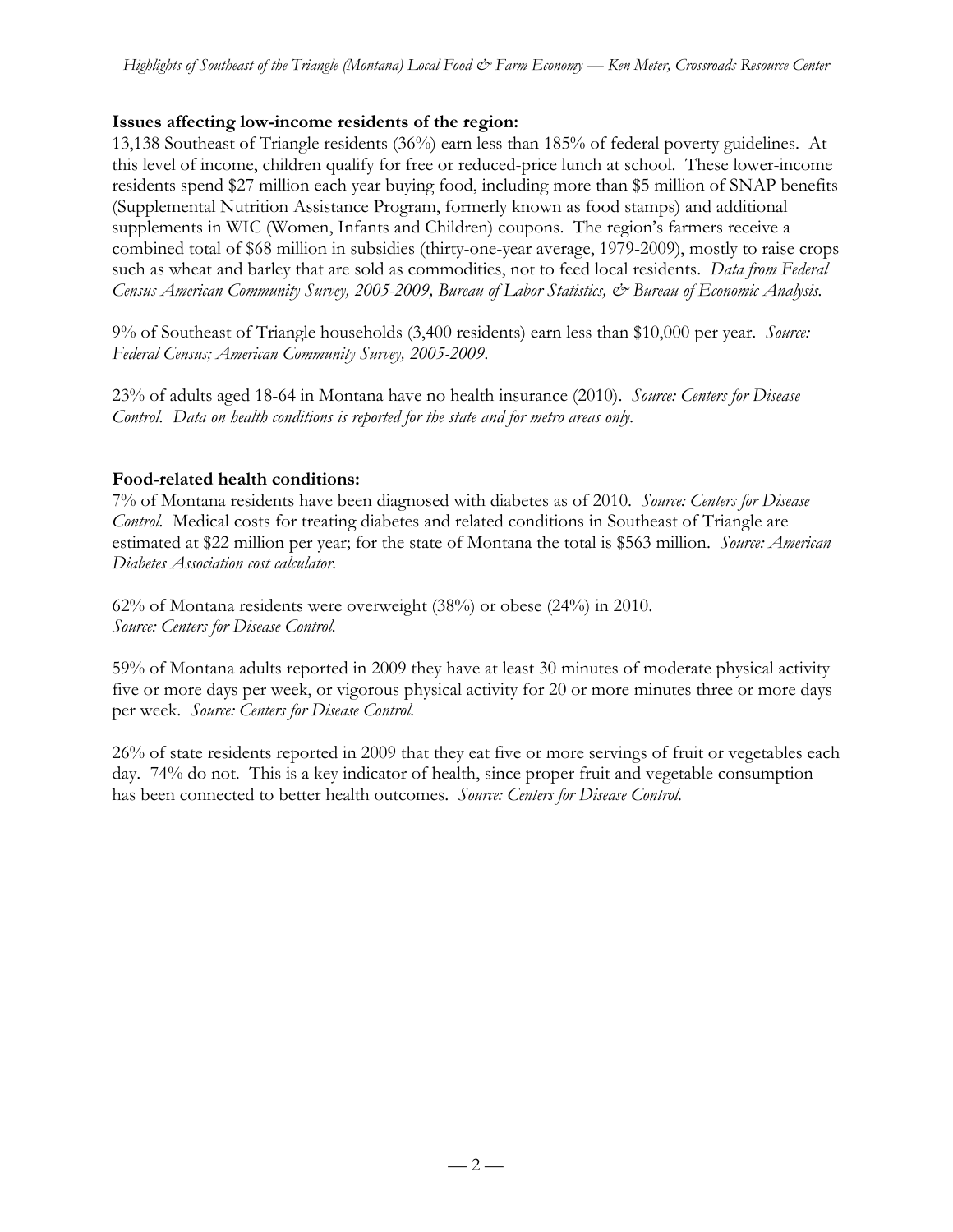## **The region's farms (Census of Agriculture, 2007)**

*Census of Agriculture data for 2007 were released February 4, 2009*

*The Census of Agriculture defines a "farm" as "an operation that produces, or would normally produce and sell, \$1,000 or more of agricultural products per year."*

*Land:*

- 3,295 farms. This is 11% of Montana's farms.
- The Southeast of Golden Triangle region had 8% more farms in 2007 than in 2002. Some of this may be due to census takers making better contact with small farms.
- 1,484 (45%) of these are  $1,000$  acres or more in size.
- 434 (13%) farms are less than 50 acres.
- Average farm size is 3,008 acres, significantly more than the state average of 2,079 acres.
- The region has 9.9 million acres of land in farms.
- This amounts to 16% of the state's farmland.
- Southeast of Golden Triangle region holds 1.2 million acres of harvested cropland.
- 206,000 of these acres are irrigated.
- Average value of land and buildings per farm was \$2.2 million. This was more than the Montana average of \$1.6 million.

## *Sales:*

*With the exception of foods sold directly to consumers (see below), farmers typically sell commodities to wholesalers, brokers or manufacturers that require further processing or handling to become consumer items. The word "commodities" is used in this report to mean the crops and livestock sold by farmers through these wholesale channels. The term "products" encompasses commodity sales, direct sales, and any other sales.*

- The region's farmers sold \$359.8 million of crops and livestock in 2007.
- Farm product sales increased by 52% from 2002 to 2007.
- \$125.4 million of crops were sold (35% of sales).
- \$234.4 million of livestock and products were sold (65% of sales).
- 1,509 (46%) of the region's farms sold less than \$10,000 of products in 2007.
- Total sales from these small farms were at least \$2 million. *Note that data for sales less than \$10,000 in Golden Valley, Judith Basin, and Meagher counties were suppressed by the USDA in an effort to protect confidentiality, so this total is incomplete.*
- 888 (27%) of the region's farms sold more than \$100,000 of products.
- Total sales from these larger farms were \$343 million, 95% of the region's farm product sales.
- 44% of the region's farms (1,460 of 3,295) reported net losses in 2007. This is less than the Montana average of 49%.
- 1,680 (51%) of Southeast of Golden Triangle region's farmers collected a combined total of \$27 million of federal subsidies in 2007.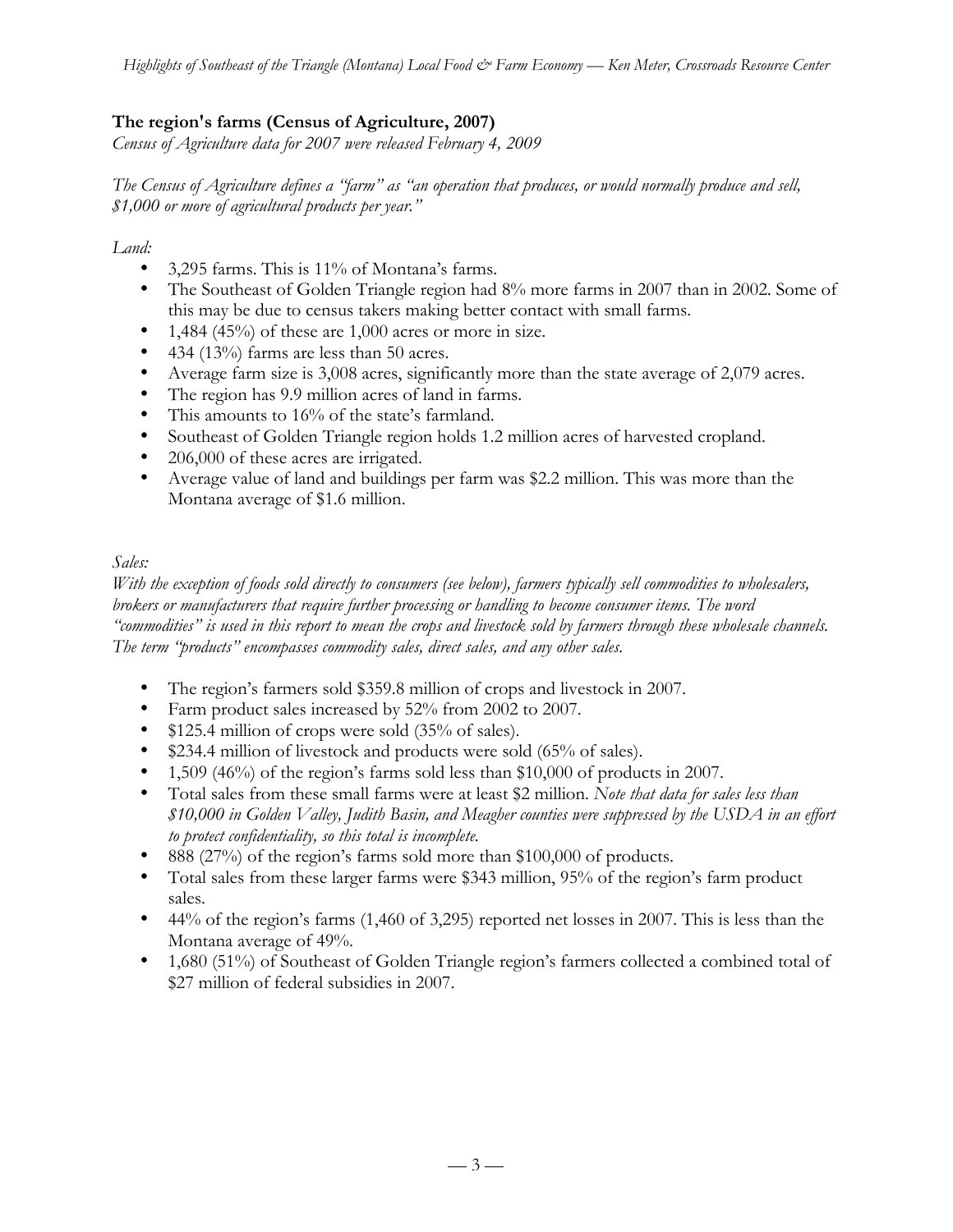|                             | \$ millions   |
|-----------------------------|---------------|
| Cattle & calves             | 213           |
| Wheat                       | 91            |
| Forage**                    | 10            |
| Barley**                    | $\frac{1}{2}$ |
| Sheep & goats <sup>**</sup> | 5             |
| Milk & Dairy**              |               |

### **Top farm products of Southeast of the Triangle region**

*Note that the total value of products marked with asterisks (\*\*) are incomplete due to data suppression by USDA intended to protect confidentiality. Because of limited data availability, the chart above shows only 92% of the value of farm products sold by Southeast of the Triangle farmers in 2007.*

#### *Production Expenses:*

- Depreciation was the single largest expense for Southeast of Golden Triangle region farmers in 2007, totaling, \$41 million (14%).
- Livestock and poultry purchases ranked as the second most important expense, with \$39.7 million (13%).
- Land and building cost farmers \$32.6 million (11%).
- Gasoline, fuels, and oil costs totaled \$29.5 million (10%).
- Feed purchases totaled \$28.8 million (9%).
- Supplies, repairs, and maintenance cost farmers \$28.2 million (9%).
- Interest expenses totaled \$26 million (9%).
- Fertilizer, lime, and soil conditioners cost famers 24.5 million (8%).

#### *Cattle & Dairy:*

- 1,778 farms hold an inventory of 4.5 million cattle.
- 276,000 cattle were sold by farmers in 2007 for total sales of \$213 million.
- 1,648 farms raise beef cows.
- 61 farms sold \$3.5 million of milk and dairy products.
- 22 farms produced corn for silage.
- 1,710 farms produced 1 million tons of forage crops (hay, etc.) on 566,000 acres.
- 813 farms sold forage crops.

#### *Other Livestock & Animal Products:*

- 55 farms hold an inventory of at least 494 hogs and pigs. *Note that data for inventory numbers of hogs and pigs in Blaine, Golden Valley, Meagher, Stillwater and Wheatland counties were suppressed by the USDA in an effort to protect confidentiality.*
- 66 farms sold at least \$79,000 worth of hogs and pigs in 2007. *Note that data sales of hogs and pigs in Blaine, Golden Valley, Meagher, Stillwater, and Musselshell counties were suppressed by the USDA in an effort to protect confidentiality.*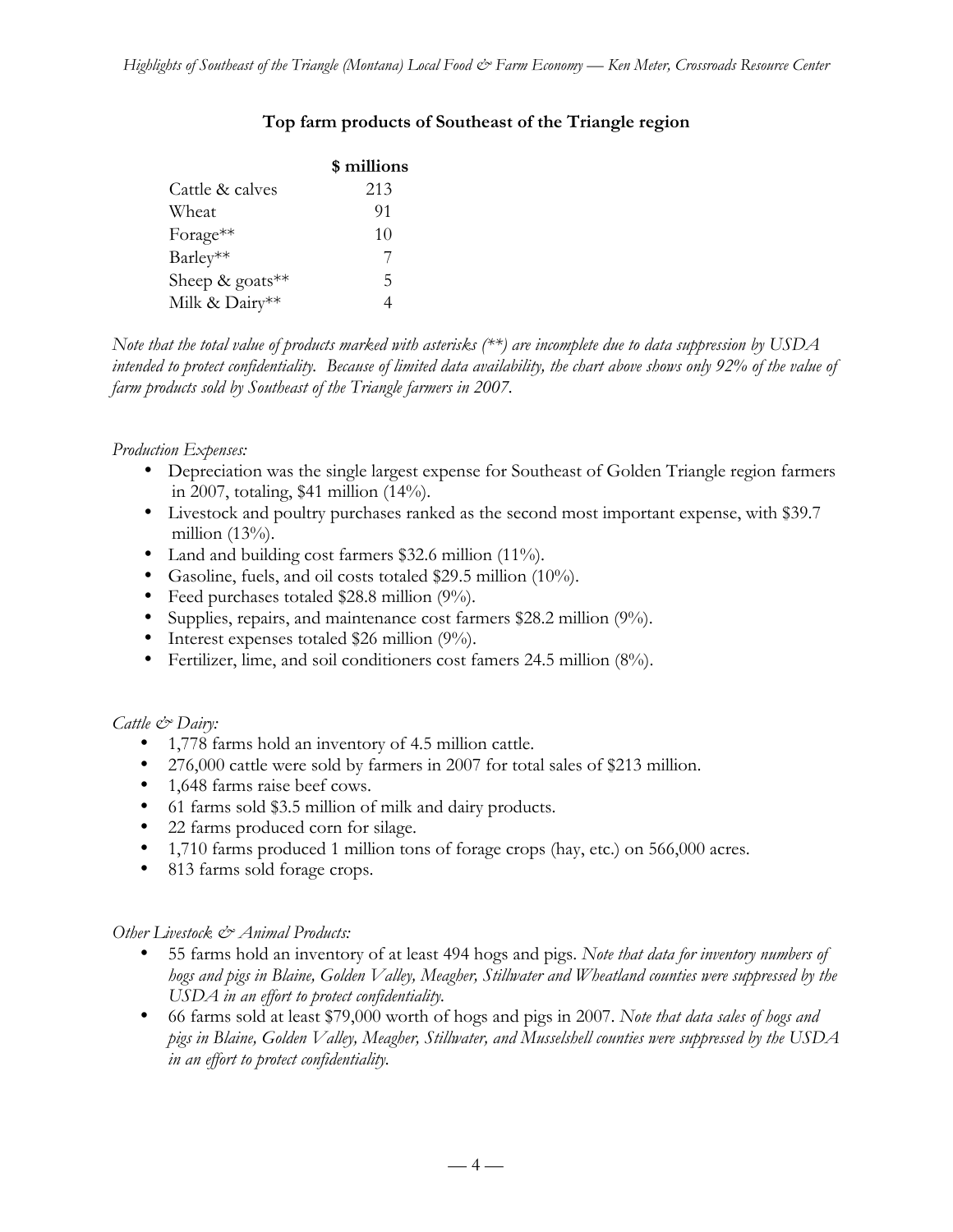- 231 farms hold an inventory of at least 59,000 sheep and lambs*. Note that data for inventory of sheep and lambs in Meagher County were suppressed by the USDA in an effort to protect confidentiality, so this total is incomplete.*
- 229 farms sold at least \$4.8 million worth of sheep, goats, and lambs in 2007. *Note that data for sales of sheep, goats, and lambs in Stillwater County were suppressed by the USDA in an effort to protect confidentiality, so this total is incomplete.*
- 154 farms hold an inventory of at least 34,000 laying hens. *Note that data for inventory of laying hens in Blaine, Golden Valley, Judith Basin, and Meagher counties were suppressed by the USDA in an effort to protect confidentiality, so this total is incomplete.*
- 17 farms raise broiler chickens. *Note that data for sales of broiler chickens was suppressed in 7 of the region's 8 counties.*
- 2 farms engage in aquaculture.
- 174 farms raise horses and ponies.

## *Grains, Oil Seeds, & Edible Beans:*

- 619 farms produced 17 million bushels of wheat worth \$91 million 546,000 acres.
- This includes 12 million bushels of winter wheat produced on 327,000 acres, at least 4 million bushels of spring wheat produced on over 182,000 acres, and at least 23,000 acres of durum wheat produced on over 1,380 acres. *Note that data for bushels and acreage of spring and durum wheat in Fergus County were suppressed by the USDA in an effort to protect confidentiality, so these totals are incomplete.*
- 13 farms produced corn for grain. *Note that there was considerable suppression of data for tons and acreage of corn for grain produced.*

## *Vegetable & Melons*

*(some farmers state that Ag Census data does not fully represent vegetable production):*

- 18 farms produced vegetables, representing a 13% increase in the number of farms (from 16), over 2002 levels.
- 8 of these farms raised potatoes*.*
- *Sales data for vegetables were not reported.*

## *Fruits*

*(some farmers state that Ag Census data does not fully represent fruit production):*

- 2 farms in the region have orchards. *Note that data for acreage of orchards are suppressed by the USDA in an effort to protect confidentiality.*
- 5 farms sold fruits, nuts and berries*. Note that data for acreage of fruits, tree nuts, and berries are suppressed by the USDA in an effort to protect confidentiality.*
- *Sales data for fruits were not recorded.*

## *Nursery & Greenhouse Plants:*

- 14 farms sold at least \$1.1 million worth of ornamentals in 2007. *Note that data for sales of ornamentals in Blaine and Wheatland counties were suppressed by the USDA in an effort to protect confidentiality, so this total is incomplete.*
- This represents a decrease of 26% in the number of farms (from 19) since 2002.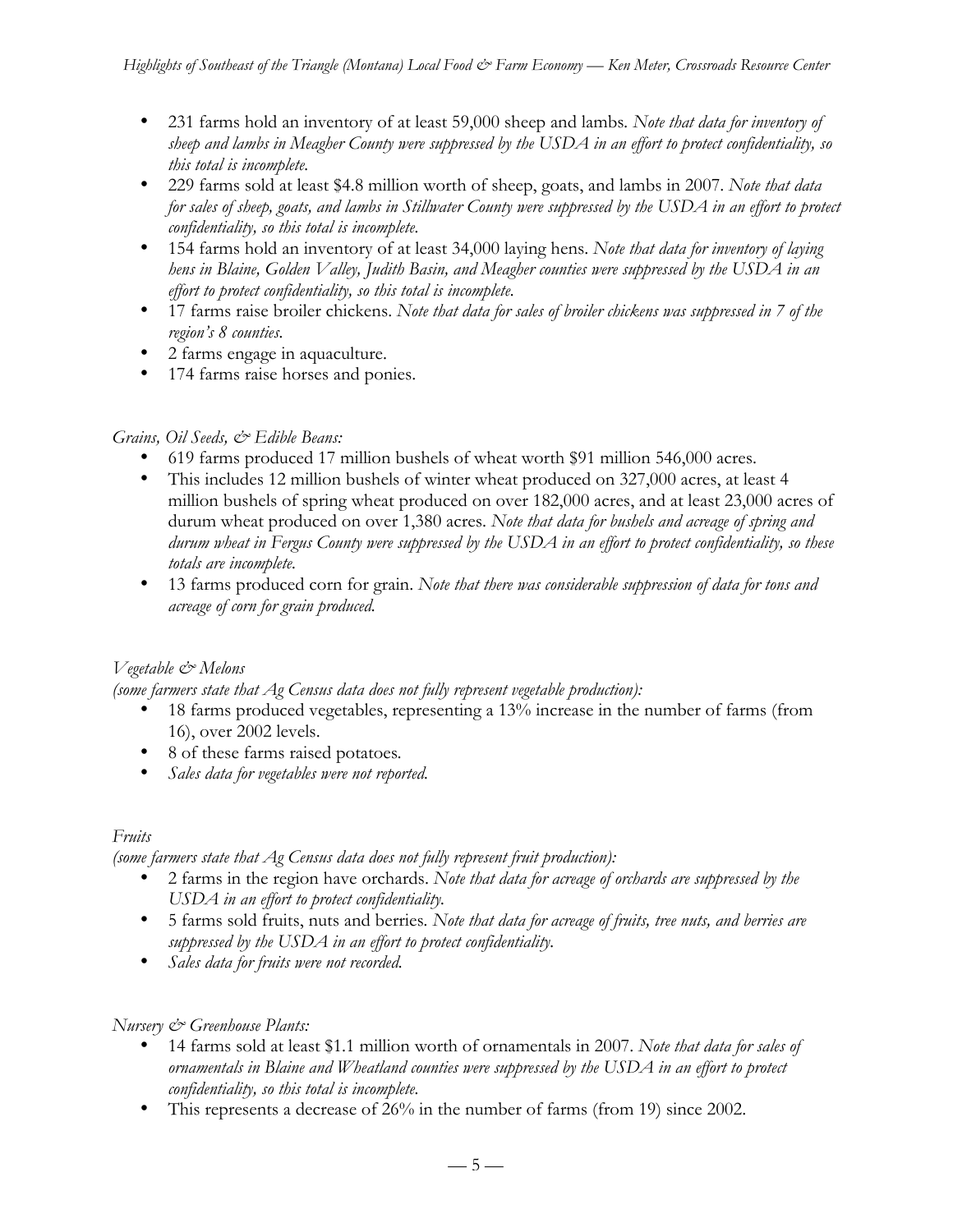*Direct & Organic Sales:*

- 98 farms sold at least \$629,000 of food products directly to consumers. This is a 29% increase in the number of farms (76 in 2002) selling direct over 2002. *Note that data for direct sales in Golden Valley, Meagher, and Wheatland are suppressed by the USDA in an effort to protect confidentiality, so this total is incomplete.*
- This amounts to 0.1% of farms sales, one quarter the national average of 0.4%.
- Judith Basin County leads the region in direct sales, with \$194,000. *Note Judith Basin County leads in direct sales subject to the fact the 3 of the 8 counties in the region did not report direct sales.*
- 21 farms in the region sold at least \$1.4 million of organic products, accounting for 16% of Montana's organic sales. *Note that data for organic sales in Judith Basin, Musselshell, Stillwater, and Wheatland counties were suppressed by the USDA in an effort to protect confidentiality, so this total is incomplete.*
- For comparison, 207 farms in Montana sold \$8.8 million of organic food products.
- 11 farms market through community supported agriculture (CSA).
- 150 farms produce and sell value-added products.

*Conservation practices:*

- 823 farms use conservation methods such as no-till, limited tilling, filtering field runoff to remove chemicals, fencing animals to prevent them from entering streams, etc.
- 996 farms practice rotational or management intensive grazing.
- 60 farms generate energy or electricity on the farm.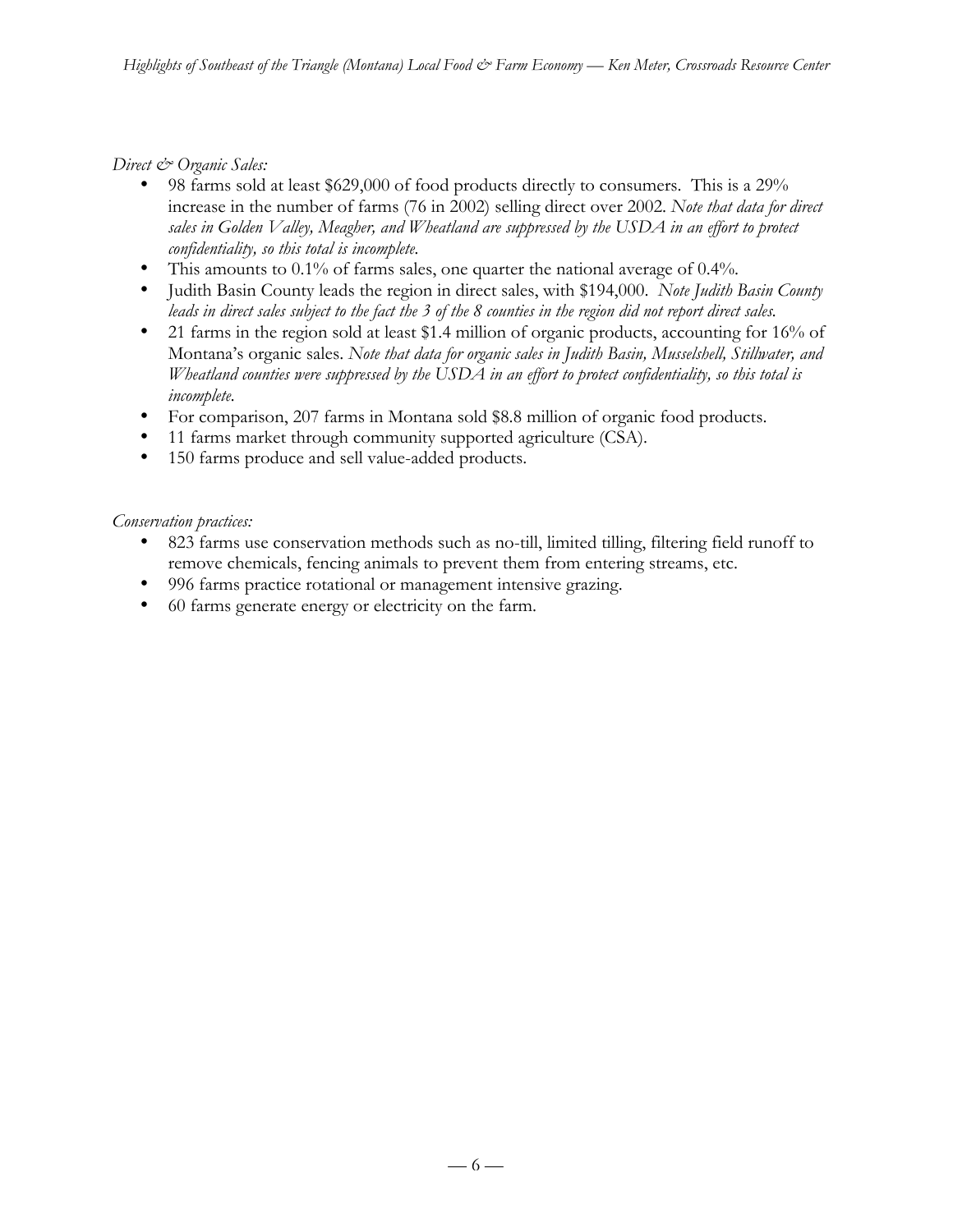|                                 | Farms | Percent | Acres     | Percent |
|---------------------------------|-------|---------|-----------|---------|
| <b>Small Family farms</b>       |       |         |           |         |
| Limited Resource                | 425   | 13%     | 301,650   | $3\%$   |
| Retirement                      | 547   | $17\%$  | 608,692   | $6\%$   |
| Residential/lifestyle           | 882   | $27\%$  | 527,671   | $5\%$   |
| Farming occupation/lower sales  | 540   | 16%     | 917,645   | $9\%$   |
| Farming occupation/higher sales | 425   | 13%     | 2,302,740 | 23%     |
| Large family farms              | 226   | $7\%$   | 2,017,077 | 20%     |
| Very large family farms         | 123   | $4\%$   | 1,836,808 | 19%     |
| Nonfamily farms                 | 12.7  | $4\%$   | 1,312,545 | 13%     |
| Totals                          | 3,295 |         | 9,824,828 |         |

## **Limited-resource farms and others in the Southeast of Golden Triangle region (Census of Agriculture, 2007)**

Following are the definitions used by USDA in reporting data for the table above.

*1. Rural residence farms.* Specific typologies included in rural residence farms are *limited-resource, retirement, and residential lifestyle farms.*

- *Limited-resource farms.* Small farms with sales less than \$100,000 in 2003 and low operator household income in 2003 and 2004. Household income is low if it is less than the poverty level in both 2003 and 2004 or if it is less than half the county median income both years.
- *Retirement farms.* Small farms whose operators report they are retired (excludes limitedresource farms operated by retired farmers).
- *Residential/lifestyle farms.* Small farms whose operators report they had a major occupation other than farming (excludes limited-resource farms with operators reporting a non-farm major occupation).

**2.** *Intermediate farms.* Includes *farming occupation/lower-sales* and *farming occupation/higher-sales* farms.

- *Farming occupation/low-sales.* Small farms with sales less than \$100,000 whose operators report farming as their major occupation (excludes limited-resource farms whose operators report farming as their major occupation).
- *Farming occupation/high-sales*. Small farms with sales between \$100,000 and \$249,999 whose operators report farming as their major occupation.

## **3.** *Commercial farms.* Includes *large, very large, and nonfamily* farms.

- *Large family farms.* Farms with sales between \$250,000 and \$499,999.
- *Very large family farms.* Farms with sales of \$500,000 or more.
- *Nonfamily farms*. Farms organized as non-family corporations or cooperatives, as well as farms operated by hired managers.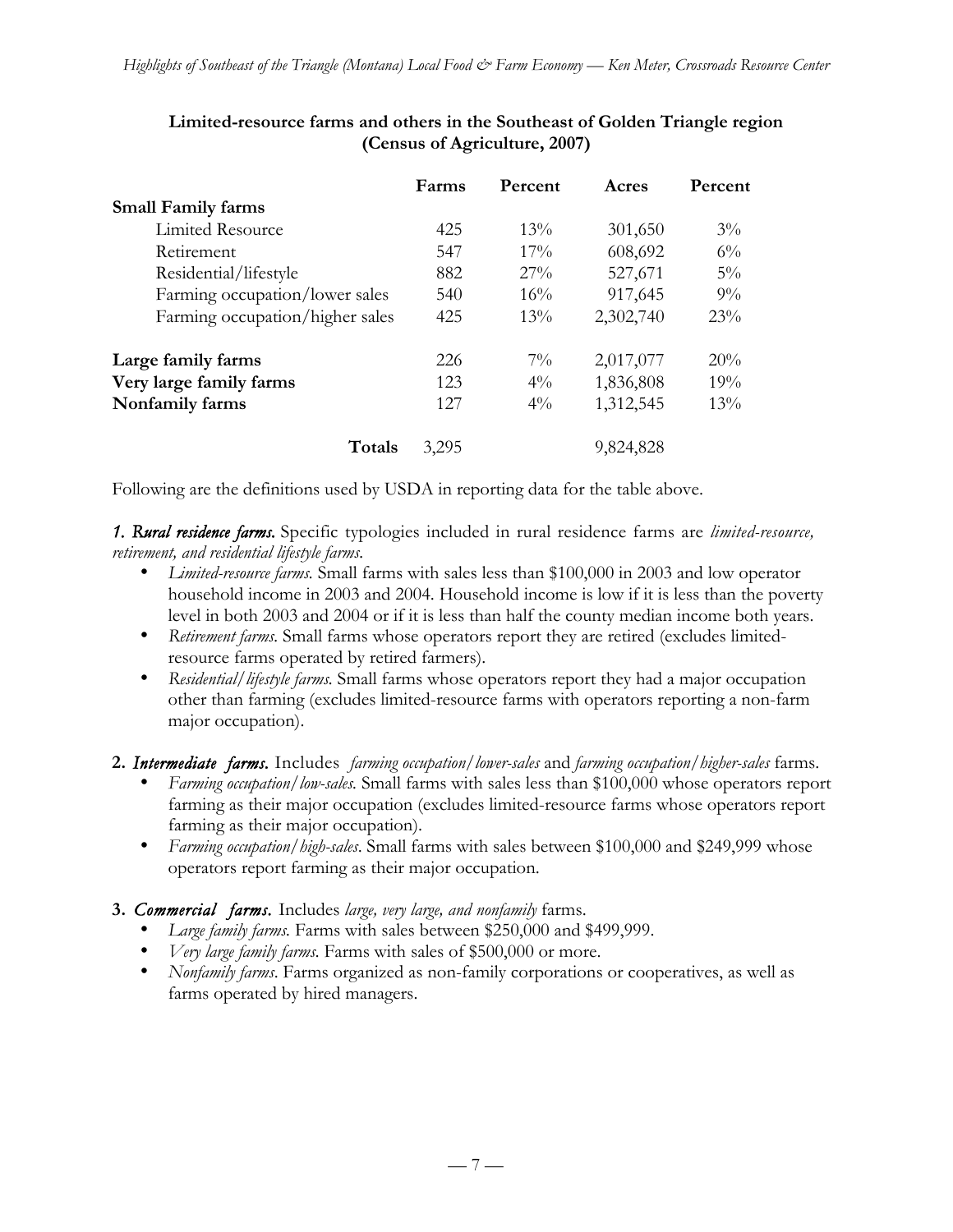# **County Highlights**

## **Blaine County highlights (Census of Agriculture 2007):**

- 655 farms, 11% more than in 2002.
- Blaine County has 2.3 million acres of land in farms.
- Farmers sold \$71.6 million of products in 2007.
- \$34.5 million (48%) of these sales were crops.
- \$37.1 million (52%) of these sales were livestock.
- The most prevalent farm size is 1,000 acres or more with 325 farms (50%) in this category.
- The next most prevalent is 500 to 999 acres with 107 (16%) farms.
- 40 farms  $(6\%)$  are less than 50 acres.
- 278 farms (42%) sold less than \$10,000 in farm products.
- 196 farms (30%) sold more than \$100,000 in farm products.
- 14 farms sold \$155,000 of food directly to consumers. This is a 27% increase in the number of farms selling direct (11 in 2002), and a 154% increase in direct sales over 2002 sales of \$61,000.
- Direct sales were 0.2% of farm product sales, one half the national average of 0.4%.
- The county ranks  $3^{rd}$  in Montana for sales of sheep and goats, with \$1.3 million.
- Blaine County ranks 8th in Montana for sales of hogs and pigs, but *sales figures were not released by the UDSA in an effort to protect confidentiality.*
- Blaine County ranks eighth in Montana for inventory of cattle and calves, with 79,000.
- The county ranks  $9<sup>th</sup>$  in Montana for inventory of sheep and lambs, with 7,311.
- Blaine County ranks  $9<sup>th</sup>$  in the state for acreage of forage, with 83,000.
- The county ranks ninth in the state for acreage of field grass and grass seed, with 1,091.<br>• Blaine County ranks  $9<sup>th</sup>$  in the state for inventory of hoos and pios, but *inventory figures we*
- Blaine County ranks 9th in the state for inventory of hogs and pigs, but *inventory figures were not released by the USDA in an effort to protect confidentiality.*

## **Fergus County highlights (Census of Agriculture 2007):**

- 898 farms, 8% more than in 2002.
- Fergus County has 2.4 million acres of land in farms.
- Farmers sold \$101 million of products in 2007.
- $$42$  million (42%) of these sales were crops.
- \$59 million (58%) of these sales were livestock.
- The most prevalent farm size is 1,000 acres or more with 460 farms (51%) in this category.
- The next most prevalent is 50 to 170 acres with 118 (13%) farms.
- 116 farms  $(13\%)$  are less than 50 acres.
- 337 farms (38%) sold less than \$10,000 in farm products.
- 303 farms (34%) sold more than \$100,000 in farm products.
- 22 farms sold \$136,000 of food directly to consumers. This is a 57% increase in the number of farms selling direct (14 in 2002), and a 119% increase in direct sales over 2002 sales of \$62,000.
- Direct sales were 0.1% of farm product sales, one quarter the national average of 0.4%.
- Fergus County ranks  $1<sup>st</sup>$  in Montana, and  $5<sup>th</sup>$  in the U.S. for acreage of forage, with 186,000.
- The county ranks  $3^{rd}$  in Montana for inventory of cattle and calves, with 116,000.
- Fergus County ranks fourth in Montana for inventory of colonies of bees, with 6,722.
- Fergus County ranks  $4<sup>th</sup>$  in Montana for sales of cattle and calves, with \$56 million.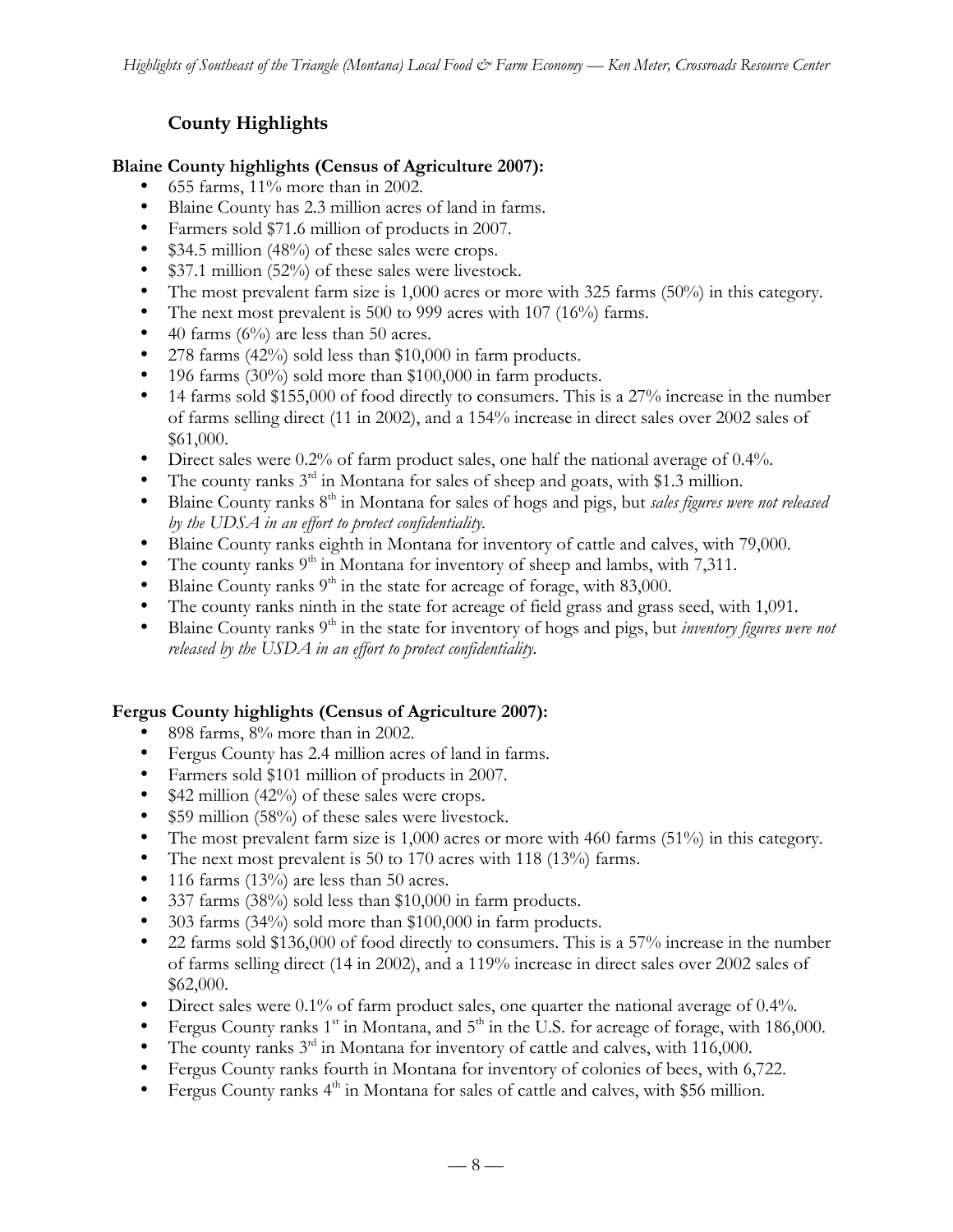- The county ranks 4<sup>th</sup> in Montana for aquaculture sales, but *sales figures were not released by the USDA in an effort to protect confidentiality.*
- Fergus County ranks fourth in Montana for sales of agricultural products.
- Fergus County ranks  $4<sup>th</sup>$  in the state for livestock and poultry sales.
- Fergus County ranks  $5<sup>th</sup>$  in the state for acreage of oats, with 1,363.
- The county ranks sixth in the state for acreage of barley, with 33,000.
- The county ranks  $9<sup>th</sup>$  in the state for sales of grains, oilseeds, and dry beans and peas, with \$37 million.
- The county ranks  $10^{\text{th}}$  in Montana for crop sales.

#### **Golden Valley County highlights (Census of Agriculture 2007):**

- 153 farms, 9% more than in 2002.
- Golden Valley County has 672,000 acres of land in farms.
- Farmers sold \$14.6 million of products in 2007.
- \$5.1 million (35%) of these sales were crops.
- \$9.5 million (65%) of these sales were livestock.
- The most prevalent farm size is 1,000 acres or more with 79 farms (52%) in this category.
- The next most prevalent is 50 to 179 acres with 28 (18%) farms.
- 15 farms (10%) are less than 50 acres.
- 74 farms (48%) sold less than \$10,000 in farm products.
- 43 farms (28%) sold more than \$100,000 in farm products.
- 2 farms sold food directly to consumers, down from 3 farms selling direct in 2002.
- *Note that figures for direct sales in Golden Valley County were suppressed by the USDA in an effort to protect confidentiality.*
- Golden Valley County ranks  $5<sup>th</sup>$  in Montana for inventory of sheep and lambs, with 14,000.
- The county ranks  $7<sup>th</sup>$  in Montana for sales of sheep and goats, with \$887,000.

## **Judith Basin County highlights (Census of Agriculture 2007):**

- 306 farms, 3% less than in 2002.
- Judith Basin County has 838,000 acres of land in farms.
- Farmers sold \$54 million of products in 2007.
- \$20 million (37%) of these sales were crops.
- \$34 million (63%) of these sales were livestock.
- The most prevalent farm size is 1,000 acres or more with 171 farms (56%) in this category.
- The next most prevalent sizes are 50 to 179 acres and 500 to 999 acres, both with 34 (11%) farms.
- 36 farms  $(12\%)$  are less than 50 acres.
- 90 farms (29%) sold less than \$10,000 in farm products.
- 121 farms (40%) sold more than \$100,000 in farm products.
- 15 farms sold \$194,000 of food directly to consumers. This is a 150% increase in the number of farms selling direct (6 in 2002), and a 1113% increase in direct sales over 2002 sales of \$16,000.
- Direct sales were 0.4% of farm product sales, the same as the national average of 0.4%.
- Judith Basin County ranks  $3<sup>rd</sup>$  in the state for acreage of oats, with 1,456.
- The county ranks  $3<sup>rd</sup>$  in Montana for acreage of forage, with 102,000.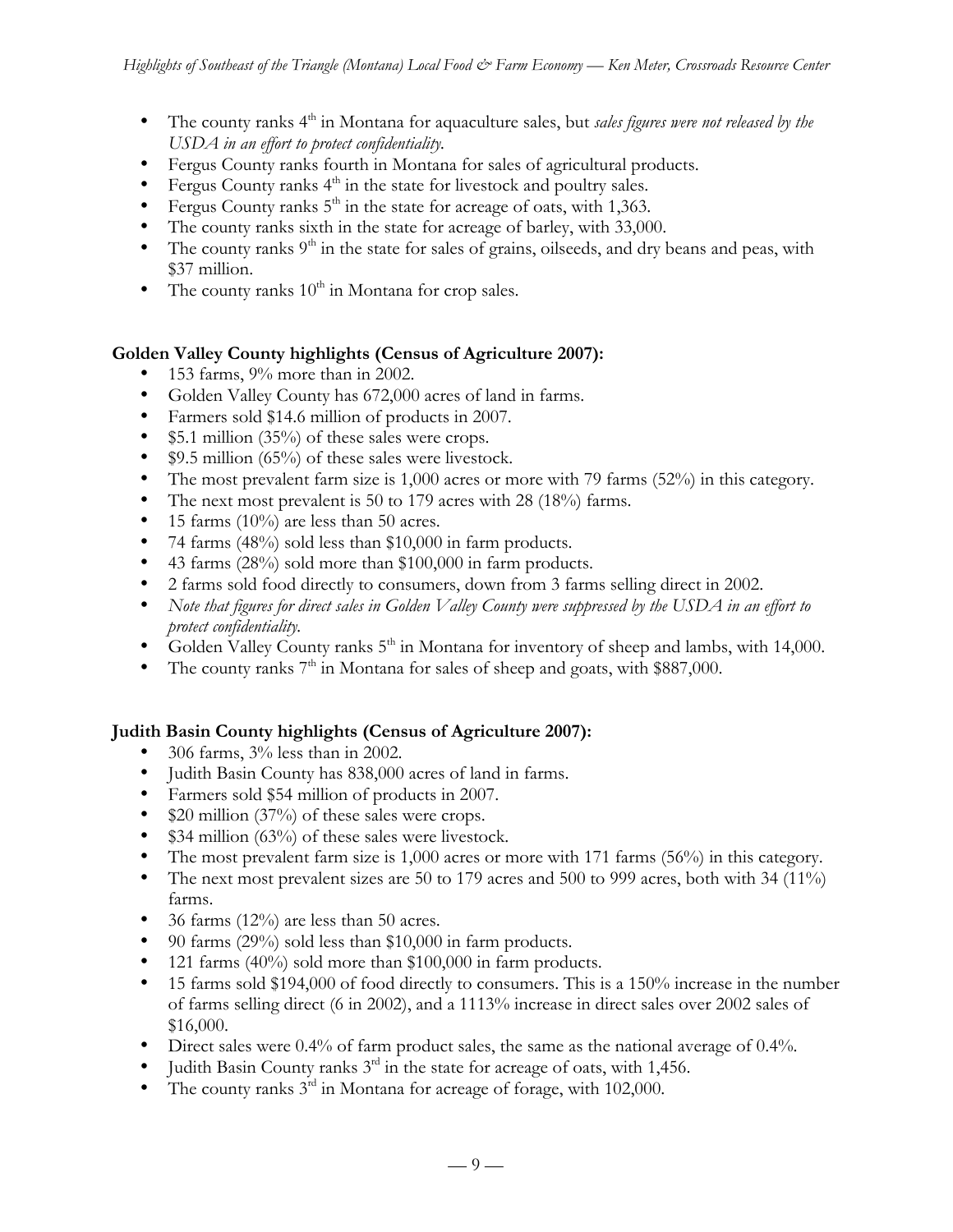- Judith Basin County ranks seventh in Montana for sales of hay, but *sales figures were not released by the USDA in an effort to protect confidentiality.*
- The county ranks  $8<sup>th</sup>$  in the state for inventory of sheep and lambs with 8,115.

### **Meagher County highlights (Census of Agriculture 2007):**

- 138 farms, 1% more than in 2002.
- Meagher County has 812,000 acres of land in farms.
- Farmers sold \$25 million of products in 2007.
- \$3 million (12%) of these sales were crops.
- \$22 million (88%) of these sales were livestock.
- The most prevalent farm size is 1,000 acres or more with 71 farms (51%) in this category.
- The next most prevalent is 10 to 19 acres acres with 19 (14%) farms.
- 25 farms (18%) are less than 50 acres.
- 64 farms (46%) sold less than \$10,000 in farm products.
- 46 farms (33%) sold more than \$100,000 in farm products.
- 5 farms sold food directly to consumers, up from 3 farms selling direct in 2002.
- *Note that figures for direct sales in Meagher County were suppressed by the USDA in an effort to protect confidentiality.*
- Meagher County ranks 8<sup>th</sup> in the state for inventory of hogs and pigs, but *inventory figures were not released by the USDA in an effort to protect confidentiality.*
- The county ranks  $9<sup>th</sup>$  in the state for inventory of pullets for laying flock replacement, but *inventory figures were not released by the USDA in an effort to protect confidentiality.*
- Meagher County ranks 9<sup>th</sup> in Montana for sales of poultry and eggs, but *sales figures were not released by the USDA in an effort to protect confidentiality.*
- The county ranks 9<sup>th</sup> in Montana for sales of hogs and pigs, but *sales figures were not released by the USDA in an effort to protect confidentiality.*

## **Musselshell County highlights (Census of Agriculture 2007):**

- 373 farms, 17% more than in 2002.
- Musselshell County has 1.1 million acres of land in farms.
- Farmers sold \$23.6 million of products in 2007.
- \$5 million (21%) of these sales were crops.
- \$18.6 million (79%) of these sales were livestock.
- The most prevalent farm size is 1,000 acres or more with 117 farms (31%) in this category.
- The next most prevalent is 50 to 179 acres with 106 (28%) farms.
- 45 farms (12%) are less than 50 acres.
- 246 farms (66%) sold less than \$10,000 in farm products.
- 54 farms (14%) sold more than \$100,000 in farm products.
- 15 farms sold \$74,000 of food directly to consumers. This is a 25% increase in the number of farms selling direct (12 in 2002), and a 111% increase in direct sales over 2002 sales of \$35,000.
- Direct sales were 0.3% of farm product sales, less than the national average of 0.4%.
- Musselshell County ranks  $4<sup>th</sup>$  in Montana for inventory of goats, with 955.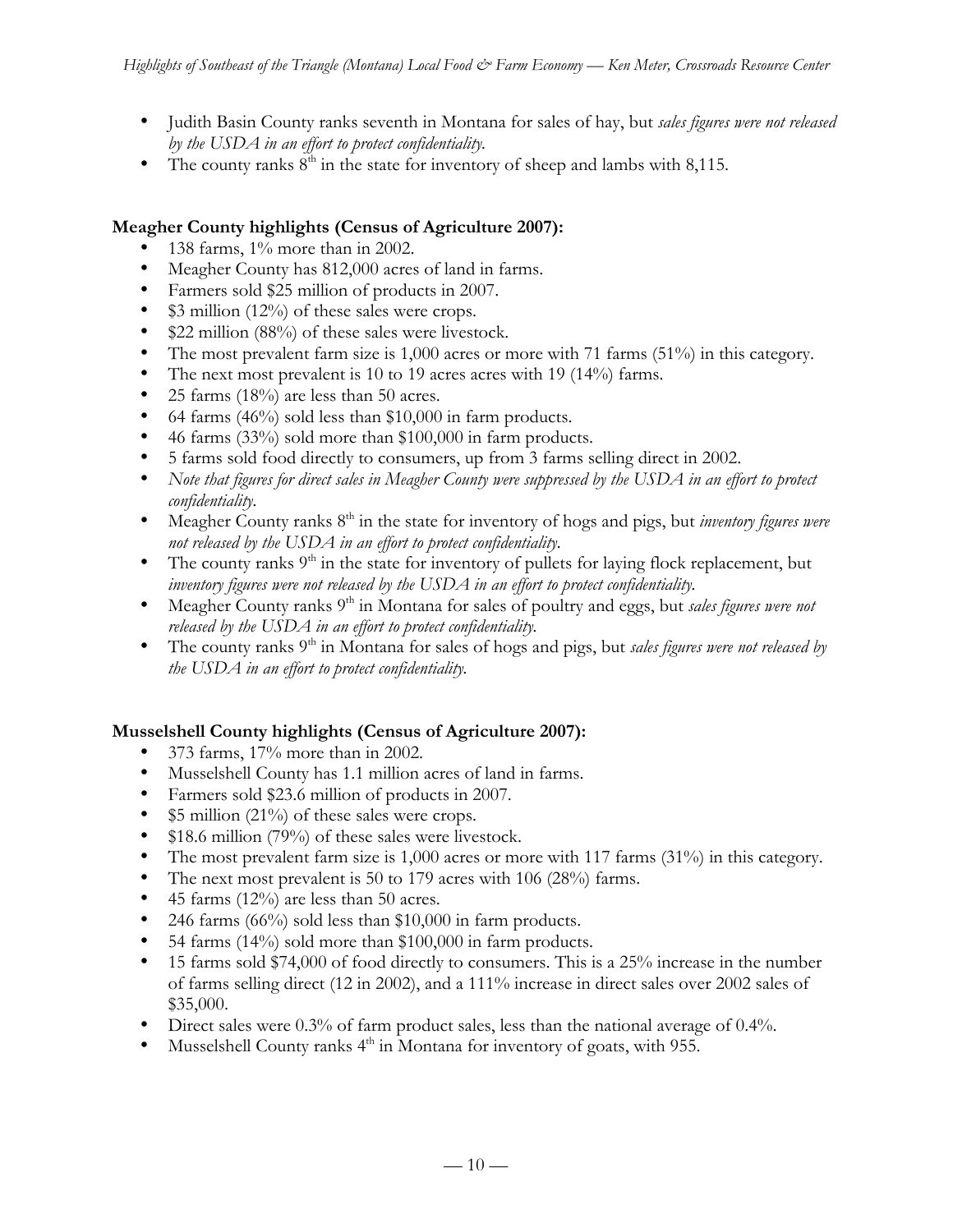### **Stillwater County highlights (Census of Agriculture 2007):**

- 635 farms, 15% more than in 2002.
- Stillwater County has 857,000 acres of land in farms.
- Farmers sold \$43.5 million of products in 2007.
- \$9.1 million (21%) of these sales were crops.
- \$34.4 million (79%) of these sales were livestock.
- The most prevalent farm size is 1,000 acres or more with 184 farms (29%) in this category.
- The next most prevalent is 50 to 179 acres with 134 (21%) farms.
- 138 farms (22%) are less than 50 acres.
- 367 farms (58%) sold less than \$10,000 in farm products.
- 81 farms (13%) sold more than \$100,000 in farm products.
- 20 farms sold \$70,000 of food directly to consumers. This is a 17% decrease in the number of farms selling direct (24 in 2002), and a 6% increase in direct sales over 2002 sales of \$66,000.
- Direct sales were 0.2% of farm product sales, one half the national average of 0.4%.
- Stillwater County ranks  $9<sup>th</sup>$  in Montana for acreage of oats, with 1,145.
- The county ranks 1<sup>st</sup> in Montana for inventory of bee colonies, but *inventory figures were not released by the USDA in an effort to protect confidentiality.*

### **Wheatland County highlights (Census of Agriculture 2007):**

- 137 farms, 16% less than in 2002.
- Wheatland County has 822,000 acres of land in farms.
- Farmers sold \$25.7 million of products in 2007.
- \$6.7 million (26%) of these sales were crops.
- \$19 million (74%) of these sales were livestock.
- The most prevalent farm size is 1,000 acres or more with 77 farms (56%) in this category.
- The next most prevalent is 180 to 499 acres with 22 (16%) farms.
- 19 farms  $(14\%)$  are less than 50 acres.
- 53 farms (39%) sold less than \$10,000 in farm products.
- 44 farms (32%) sold more than \$100,000 in farm products.
- 5 farms sold food directly to consumers, up from 3 farms selling direct in 2002.
- *Note that figures for direct sales in Wheatland County were suppressed by the USDA in an effort to protect confidentiality.*
- Wheatland County ranks  $4<sup>th</sup>$  in Montana for sales of poultry and eggs, with \$700,000.
- The county ranks  $4<sup>th</sup>$  in Montana for sales of sheep and goats, with \$1.2 million.
- Wheatland County ranks fourth in the state for inventory of laying hens, with 32,000.
- The county ranks  $4<sup>th</sup>$  in the state for inventory of pullets for laying flock replacement, with 15,000.
- Wheatland County ranks  $6<sup>th</sup>$  in Montana for inventory of sheep and lambs, with 14,000.
- The county ranks eighth in Montana for inventory of broiler chickens, but *inventory figures were not released by the USDA in an effort to protect confidentiality.*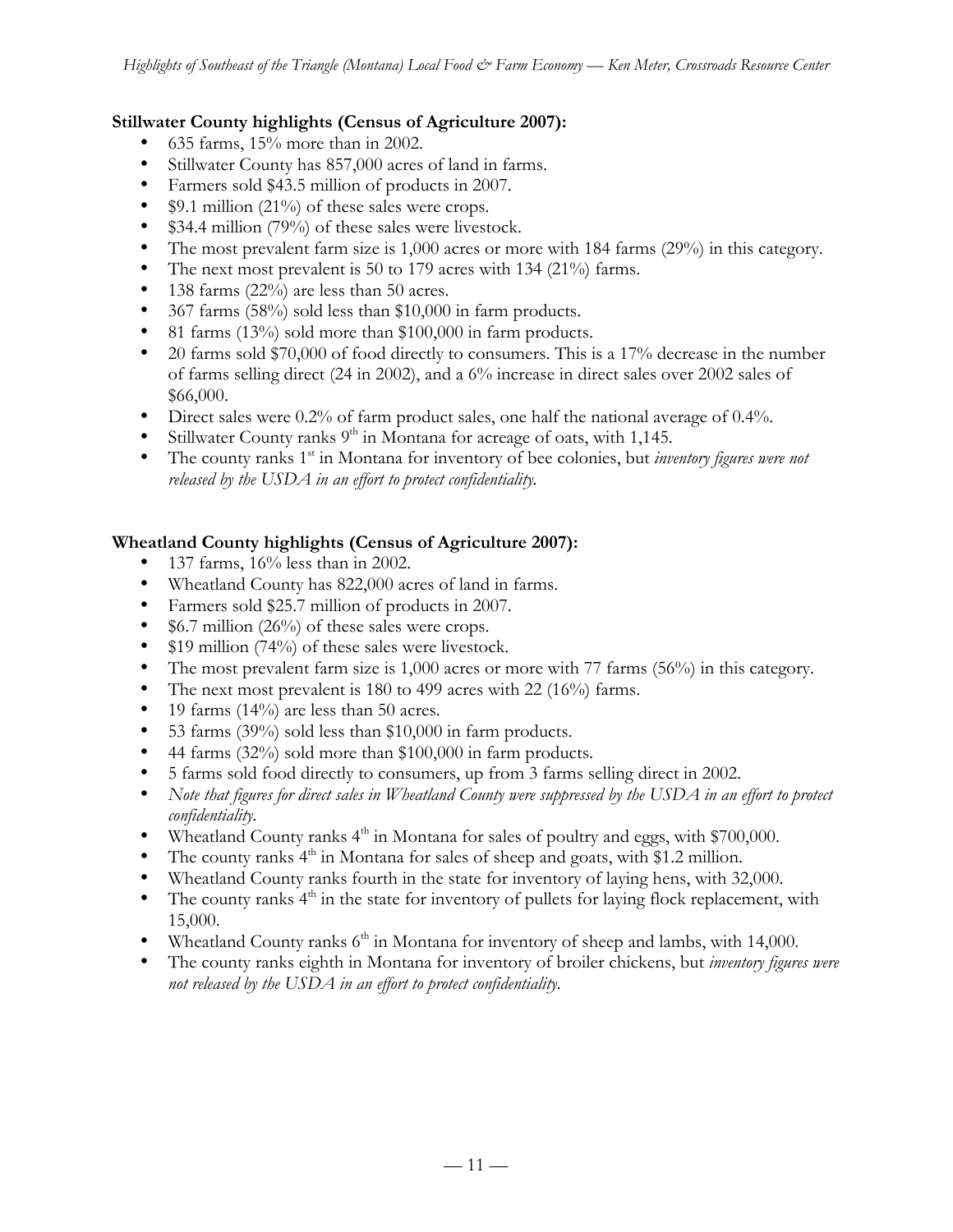## **State of Montana highlights**

### **Montana highlights from the Census of Agriculture (2007):**

- 29,524 farms, 6% more than in 2002.
- Montana has 61 million acres of land in farms.
- Farmers sold \$2.8 billion of products in 2007.
- \$1.3 billion (46%) of these sales were crops.
- \$1.5 billion (54%) of these sales was livestock.
- The most prevalent farm size is 1,000 acres or more with 9,791 farms (33%) in this category.
- The next most prevalent is 10 to 49 acres with 5,462 (19%) farms.
- 7,379 farms (25%) are less than 50 acres.
- 15,695 farms  $(53\%)$  sold less than \$10,000 in farm products.
- 6,380 farms (22%) sold more than \$100,000 in farm products. Montana ranks  $2<sup>nd</sup>$  in the U.S. for acreage of barley, with 719,000.
- The state ranks  $2<sup>nd</sup>$  in the country for acreage of dry edible peas, with 222,000.
- Montana ranks second in the U.S. for acreage of lentils, with 88,000.
- Montana ranks  $3^{rd}$  in the U.S. for acreage of wheat, with 5.1 million.
- The state ranks  $5<sup>th</sup>$  in the country for acreage of forage, with 2.8 million.
- The state ranks seventh in the U.S. for inventory of sheep and lambs, with 272,000.
- 1,287 farms sold \$6.3 million of food directly to consumers. This is an 11% increase in the number of farms selling direct (1,164 in 2002), and a 40% increase in direct sales from 2002 sales of \$4.5 million.
- Direct sales were 0.2% of farm product sales, one half the national average of 0.4%.
- If direct food sales made up a single commodity, the value of these sales would outrank the state's 17<sup>th</sup>-most important product, safflower seeds.
- Statewide sales in vegetables totaled \$39 million.
- 229 farms farm organically, with a total of 58,868 acres of harvested cropland, and 75,807 acres of pastureland.
- 37,260 acres on 106 farms are undergoing organic conversion.
- 207 farms in Montana sold \$8.8 million of organic food products, including \$6.9 million of crops (this may include ornamental and greenhouse crops), \$847,000 of livestock and poultry, and \$1.1 million of products from livestock and poultry (such as milk or eggs).
- 148 farms market through community supported agriculture (CSA).
- 1,224 farms produce value-added products.
- 7,115 farms use conservation methods such as no-till, limited tilling, filtering field runoff to remove chemicals, fencing animals to prevent them from entering streams, etc.
- 7,707 farms practice rotational management of intensive grazing.
- 514 farms generate energy or electricity on the farms.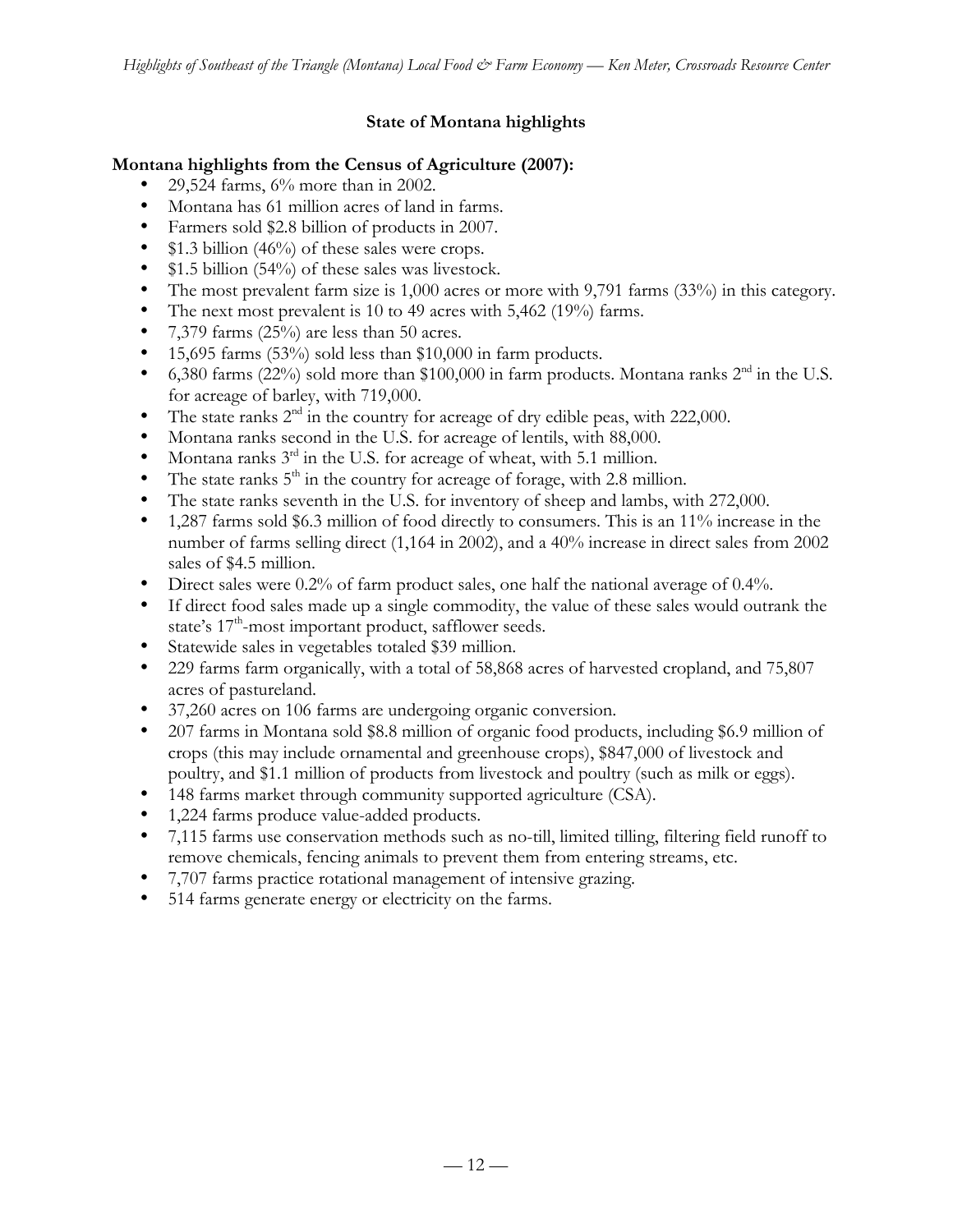### **Montana's top 25 farm products in 2009 (Economic Research Service)**

*See chart on next page*

|                          |                    | \$ millions |
|--------------------------|--------------------|-------------|
| 1                        | Wheat              | 949.9       |
| $\overline{c}$           | Cattle and calves  | 896.1       |
| 3                        | Barley             | 189.8       |
| $\overline{\mathcal{A}}$ | Hay                | 116.4       |
| 5                        | Sugar beets        | 50.9        |
| 6                        | Lentils            | 42.9        |
| 7                        | Dairy products     | 42.8        |
| 8                        | Hogs               | 36.5        |
| 9                        | Potatoes           | 34.4        |
| 10                       | Greenhouse/nursery | 30.2        |
| 11                       | Dry peas           | 27.1        |
| 12                       | Sheep and lambs    | 18.7        |
| 13                       | Corn               | 15.4        |
| 14                       | Honey              | 14.8        |
| 15                       | Chicken eggs       | 6.9         |
| 16                       | Dry beans          | 6.8         |
| 17                       | Safflower          | 5.3         |
| 18                       | Oats               | 3.5         |
| 19                       | Wool               | 2.4         |
| 20                       | Cherries           | 1.6         |
| 21                       | Flaxseed           | 1.3         |

*Note: aquaculture, turkeys, and mushrooms were also listed among Montana's top 25 products, in that order, but sales figures for these products were not released by ERS. Sales for these products combined appear to total about 3% of the state's farm product sales of \$2.6 billion in 2009.*

Note also that at \$6 million, direct sales from farmers to consumers amount to more than the value of the  $17<sup>th</sup>$  ranking product, safflower seeds.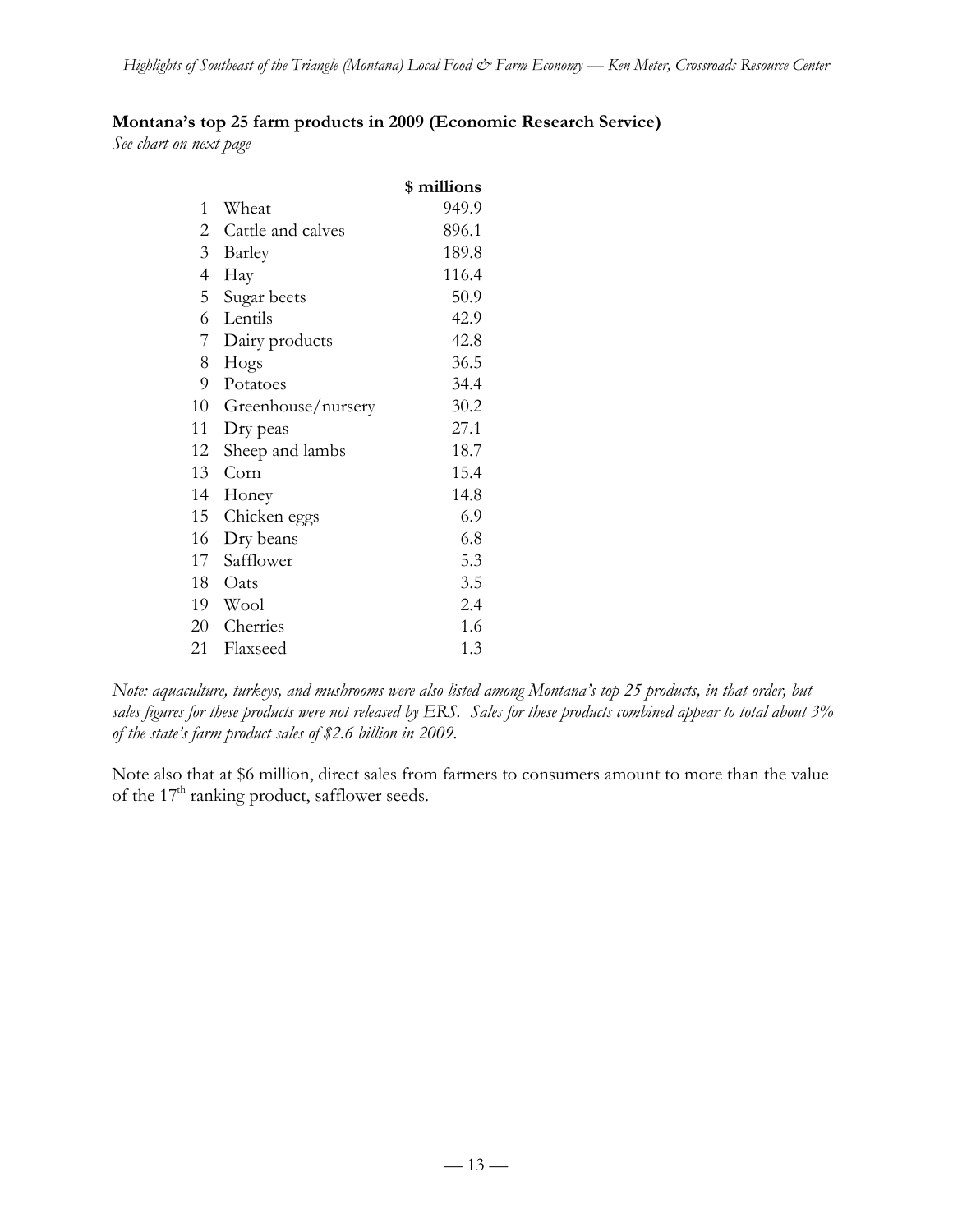**Montana's top 25 farm products in 2009 (Economic Research Service)**

*See table on previous page*



**Top farm products sold by Montana farms, 2009**

*Source: USDA Economic Research Service*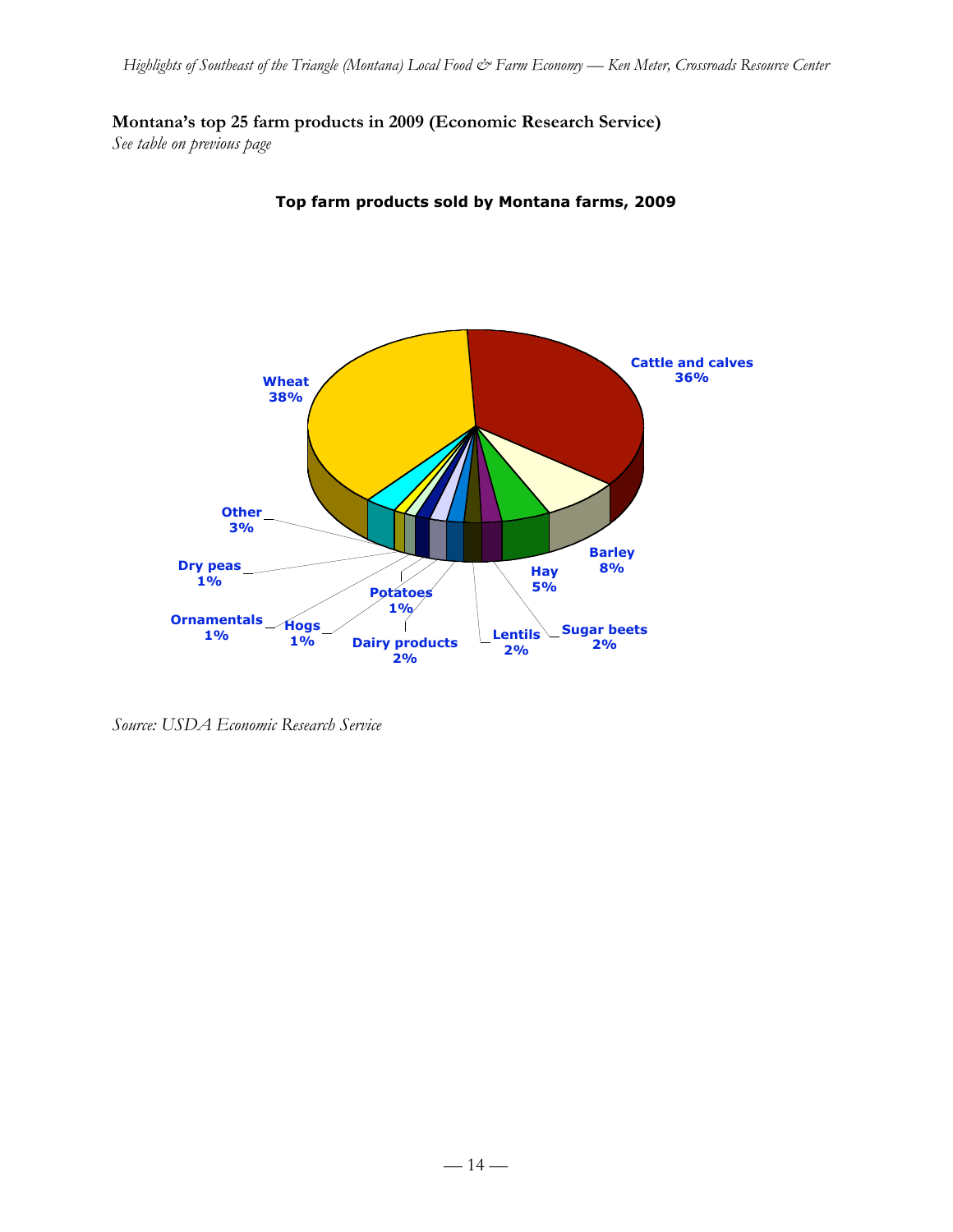## **Balance of Cash Receipts and Production Costs (BEA):**

Southeast of the Triangle region ranchers and farmers sell \$419 million of food commodities per year (a thirty-one-year average for 1979-2009), spending \$477 million to raise them, for an average loss of \$58 million each year. These figures do not include federal subsidies (see below). *Note that these sales figures compiled by the BEA may differ from cash receipts recorded by the USDA Census of Agriculture (above).*

Since 1979, farm producers have spent \$1.8 billion more producing crops and livestock than they earned by selling these products. This amounts to a loss of 14% of farm product sales. Total cash flow for farmers in the region has been negative for all but two years since 1979. Moreover, 51% of the region's farms and ranches reported net losses in 2007 (Ag Census). Southeast of Triangle farmers and ranchers earned \$180 million less by selling commodities in 2009 than they earned in 1969 (in 2009 dollars).

Farmers and ranchers earn \$25 million per year of farm-related income — primarily custom work, and rental income (thirty-one-year average for 1979-2009). Federal farm support payments average \$68 million per year for all farms in the region combined (for the years 1979-2009). Overall, this means farm families rely heavily on off-farm jobs to make ends meet, and to obtain health care benefits.

## **The region's consumers:**

Southeast of Triangle consumers spend \$101 million buying food each year, including \$59 million for home use. Most of this food (an estimated \$90 million) is produced outside the region. Only \$629,000 of food products (0.1% of farm cash receipts, and 0.6% of the region's consumer market) are sold by farmers directly to consumers.

Estimated change in net assets for all region households combined was a loss of \$200 million in 2009 alone (BLS). This places further pressure on residents trying to pay for food.

## **Farm and food economy summary:**

Farmers lose \$58 million each year producing food commodities, and spend \$167 million buying inputs from external suppliers, for a total annual loss of \$225 million to the region. Federal subsidies (see above) do not fully compensate for these losses, and moreover, only are given to farmers who grow select crops, such as wheat and barley.

Meanwhile, consumers spend an estimated \$90 million buying food from outside the region. Adding losses from the farm economy to these consumer dollars that flow away from the region, total loss to the region is \$315 million of potential wealth *each year*. This loss amounts to about three-quarters of the value of all commodities farmers sell in the region.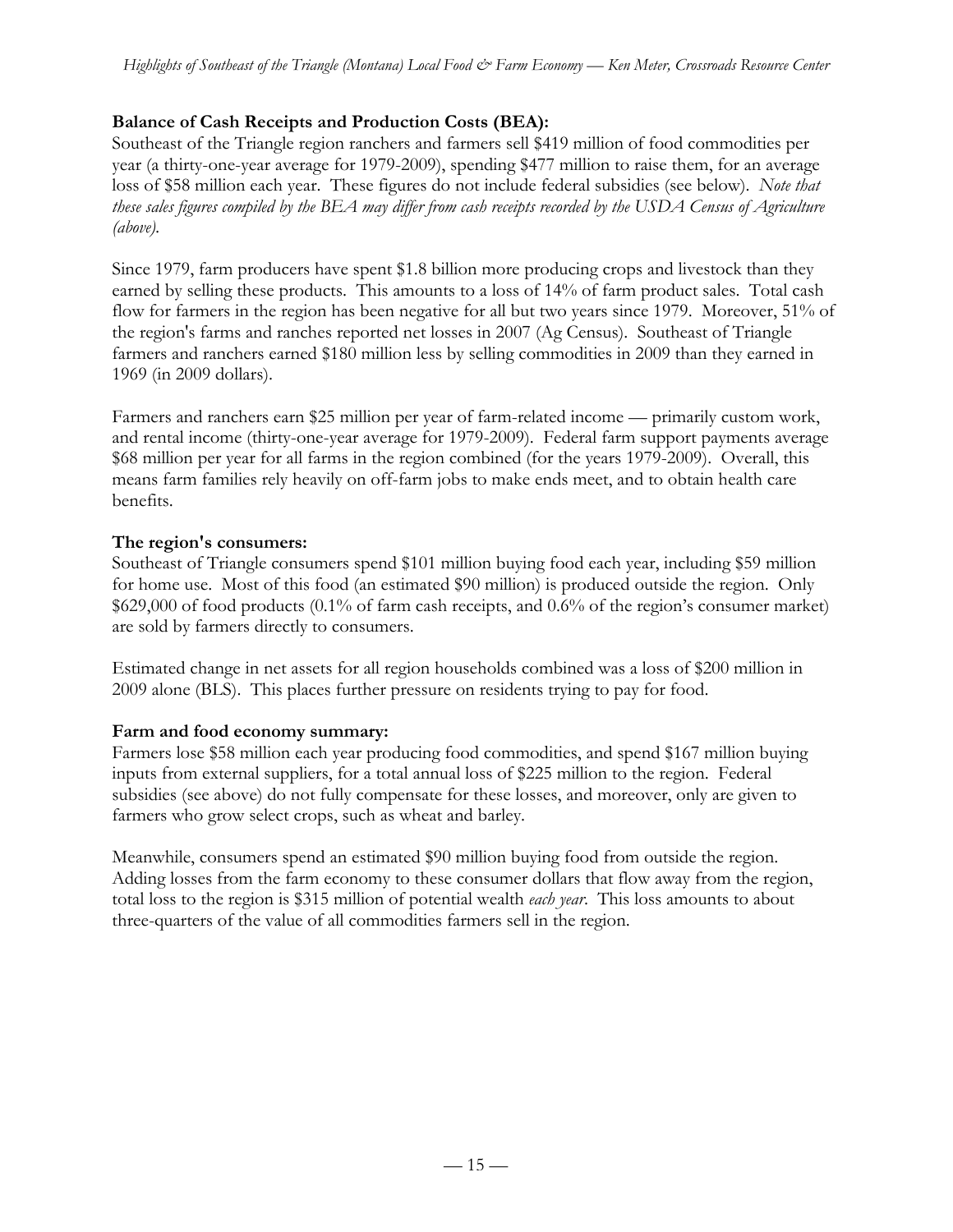#### **Consumer Markets for Food**

#### **Southeast of the Triangle Region — markets for food eaten at home (2009):**

*Source: Bureau of Labor Statistics*

Southeast of the Triangle residents purchase \$101 million of food each year; \$59 million to eat at home. Home purchases break down in the following way:

|                                     | millions |
|-------------------------------------|----------|
| Meats, poultry, fish, and eggs      | \$12.8   |
| Fruits & vegetables                 | 10.9     |
| Cereals and bakery products         | 7.6      |
| Dairy products                      | 6.3      |
| "Other," incl. sweets, fats, & oils | 21.4     |

If Southeast of the Triangle consumers purchased only 15% of the food they need for home use directly from farmers in the region, this would produce \$9 million of new farm income in the region.

#### **Great Falls — markets for food eaten at home (2009):**

#### *Source: Bureau of Labor Statistics*

Great Falls residents purchase \$218 million of food each year; \$127 million to eat at home. Home purchases break down in the following way:

|                                     | millions |
|-------------------------------------|----------|
| Meats, poultry, fish, and eggs      | 28       |
| Fruits & vegetables                 | 23       |
| Cereals and bakery products         | 16       |
| Dairy products                      | 14       |
| "Other," incl. sweets, fats, & oils | 46       |

#### **Helena — markets for food eaten at home (2009):**

*Source: Bureau of Labor Statistics*

Helena residents purchase \$195 million of food each year; \$114 million to eat at home. Home purchases break down in the following way:

|                                     | millions |
|-------------------------------------|----------|
| Meats, poultry, fish, and eggs      | -25      |
| Fruits & vegetables                 | 21       |
| Cereals and bakery products         | 15       |
| Dairy products                      | 12       |
| "Other," incl. sweets, fats, & oils | 41       |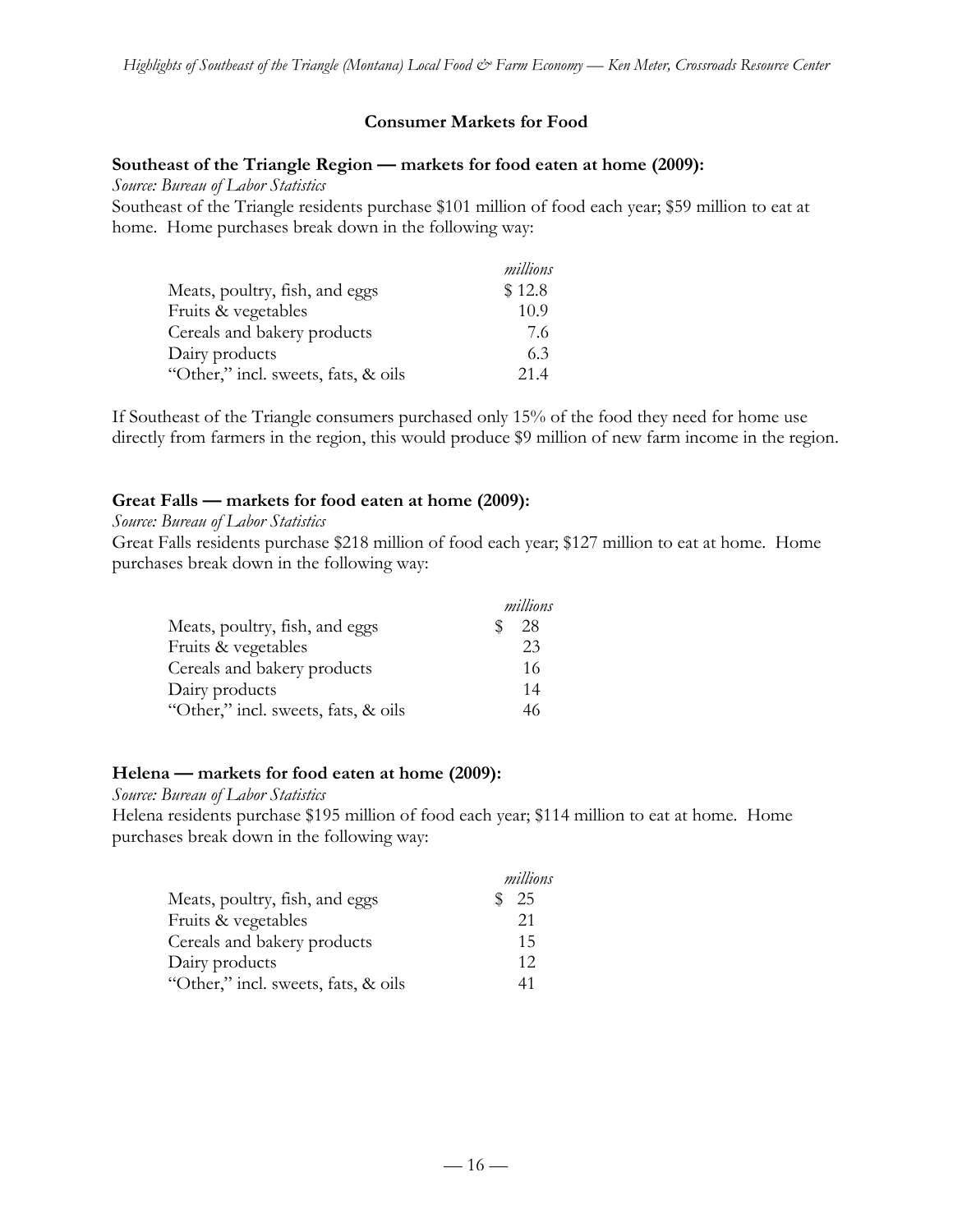#### **Butte — markets for food eaten at home (2009):**

#### *Source: Bureau of Labor Statistics*

Butte residents purchase \$88 million of food each year; \$51 million to eat at home. Home purchases break down in the following way:

|                                     | millions |
|-------------------------------------|----------|
| Meats, poultry, fish, and eggs      | \$11.1   |
| Fruits & vegetables                 | 9.4      |
| Cereals and bakery products         | 6.5      |
| Dairy products                      | 5.5      |
| "Other," incl. sweets, fats, & oils | 18.5     |

#### **Bozeman — markets for food eaten at home (2009):**

*Source: Bureau of Labor Statistics*

Bozeman residents purchase \$240 million of food each year; \$140 million to eat at home. Home purchases break down in the following way:

|                                     | millions |
|-------------------------------------|----------|
| Meats, poultry, fish, and eggs      | 30       |
| Fruits & vegetables                 | 26       |
| Cereals and bakery products         | 18       |
| Dairy products                      | 15       |
| "Other," incl. sweets, fats, & oils | 51       |

#### **Billings — markets for food eaten at home (2009):**

*Source: Bureau of Labor Statistics*

Billings residents purchase \$410 million of food each year; \$239 million to eat at home. Home purchases break down in the following way:

|                                     | millions |
|-------------------------------------|----------|
| Meats, poultry, fish, and eggs      | 52       |
| Fruits & vegetables                 | 44       |
| Cereals and bakery products         | 31       |
| Dairy products                      | 26       |
| "Other," incl. sweets, fats, & oils | 87       |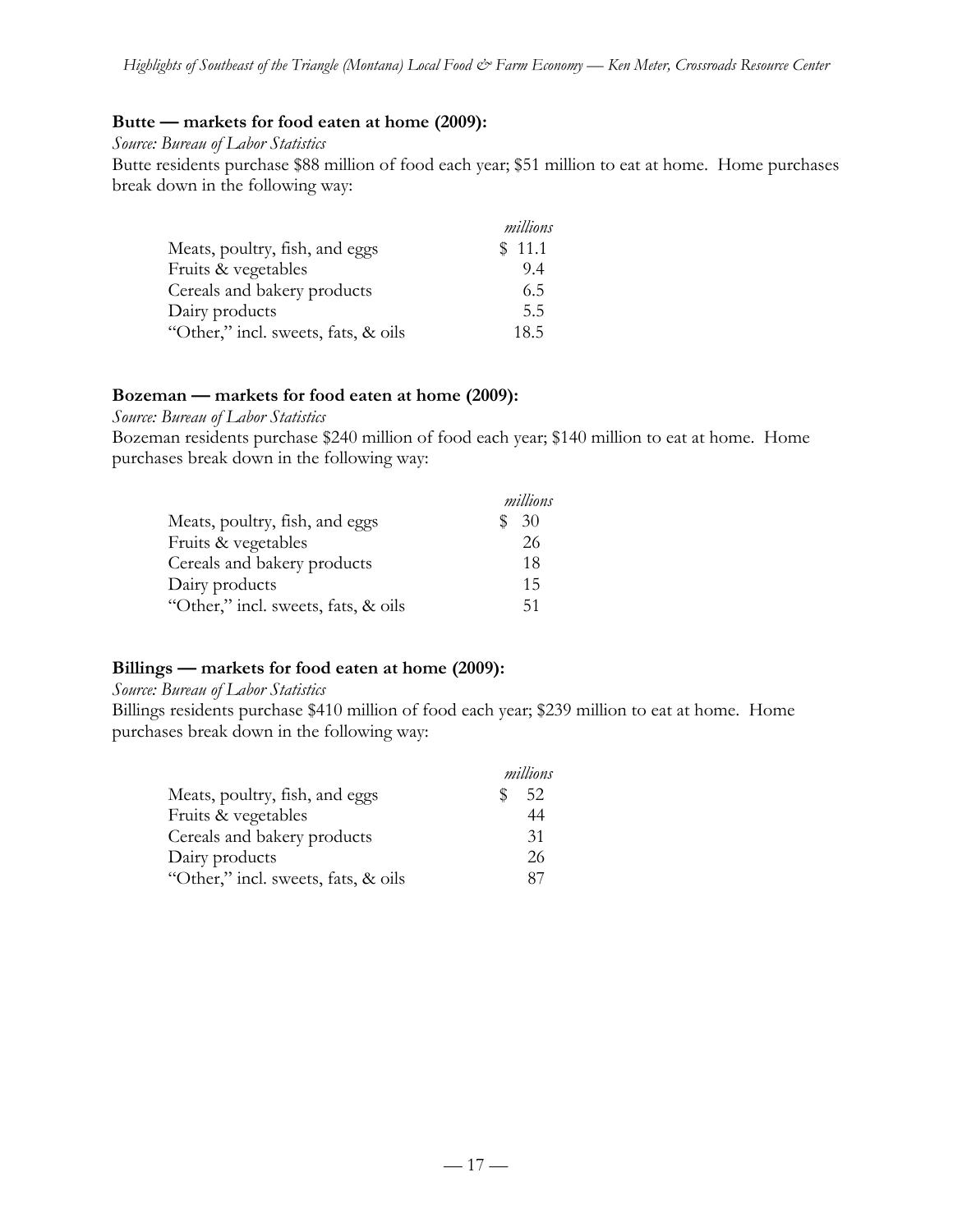## **State of Montana — markets for food eaten at home (2009):**

*Source: Bureau of Labor Statistics* Montanans purchase \$2.6 billion of food per year, \$1.5 billion of this to eat at home. Home purchases break down in the following way:

|                                     | millions |
|-------------------------------------|----------|
| Meats, poultry, fish, and eggs      | \$328    |
| Fruits & vegetables                 | 278      |
| Cereals and bakery products         | 194      |
| Dairy products                      | 162      |
| "Other," incl. sweets, fats, & oils | 548      |